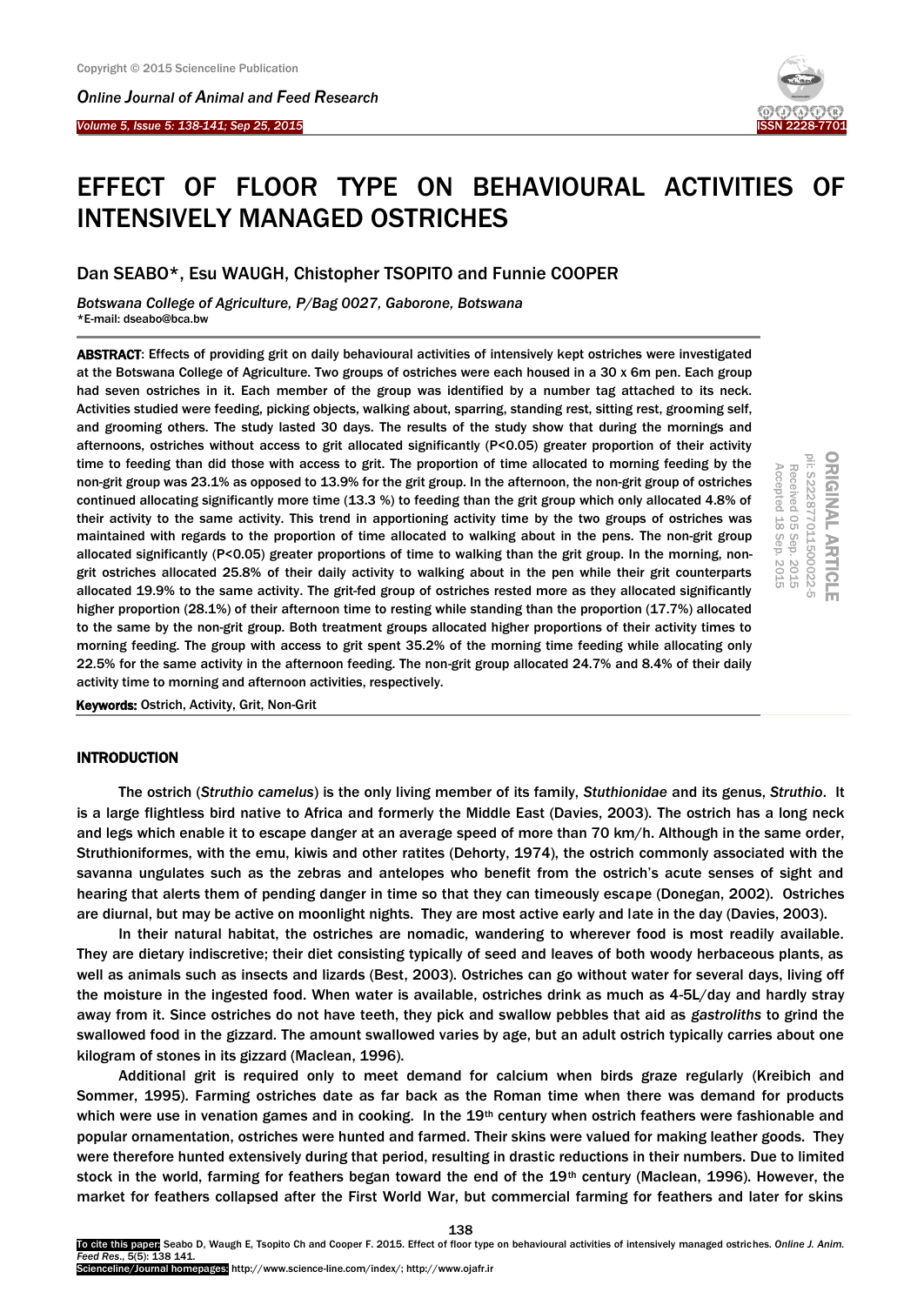become fashionable and widespread again during the 1970s and thereafter (Best, 2003). Young ostrich chicks require very accurate and careful management of chick nutrition (Cooper, 2005). Dietary concerns of the modern society have ensured that ostriches are also farmed across the globe for their lean meat from very cold to very hot climates (Clark 2007), including in Botswana and in the rest of southern Africa. The methods of farming range from semi-intensive to intensive. Intensive ostrich farming requires providing commercial feeds *ad-libitum*. This feed may be provided with or without grit. The effect of the dietary grit on the daily activities of ostriches is not understood. As a result, this study was conducted to assess the effect of providing grit on the diurnal activities of intensively managed ostriches. The objective of the study was to assess the effect of floor type on activities of intensively reared ostriches.

## MATERIAL AND METHODS

The study was conducted at the Botswana College of Agriculture farm (S24°34.832 and E025°58.394), Gaborone. The climate is semi-arid with an average annual precipitation and temperature ranging, respectively, from 450 to 500mm and 5 to 36°C (Field, 1978). Rainfall during the study period amounted to only 56mm while the average temperature ranged from 2.6 to 34.9°C. The 30 days old ostriches were purchased from an ostrich farm operating an intensive production some 60km away and were randomly allocated to the pens to two feeding groups using a Completely Randomized Design and reared intensively in those groups. Each birds was identified by a neck tag. Two weeks were allowed for the birds to adjust to the pens before data collection commenced. The pens were constructed of treated poles and chicken mesh. Each pen measured approximately 30 x 6m and housed five birds each. One pen had concrete floors while the other had normal earth or range floor which provided access to natural soil. The pens were roofed with corrugated iron sheets. Feed and water troughs were provided in both pens. The troughs (1.0m long x 0.5 wide x 0.2m deep) were made from fiber-glass. Both water and grower concentrate were supplied *ad-libitum* to both treatment groups. Data on ostrich activities were recorded hourly every day for four successive weeks. The period from 06:00 to 12:00 hours represented the morning while 14:00 to 18:00 represented afternoon. The length of the observation time was 15 minutes each hour. During each observation, the amount of time (minutes) spent on each activity were recorded by two researchers who randomly allocated observation pens between themselves. The observed activities were feeding, picking objects, walking between feeds, sparring, standing rest, lying rest, grooming self, grooming others and sitting rest. A t-test statistic was used to compare the main effects of floor type on ostrich activities. The response variables were the proportions of time allocated to each activity while the floor type was the determining variable. The statistic was also used to test the within treatment effects of time of the day on the proportion of time allocated to each activity by the ostriches. The analysis was done via the General Linear Model of SAS (2005).

## RESULTS AND DISCUSSION

#### Influence of time of day on activities of ostriches intensively reared on earth and concrete floors

Depending on time of the day, floor type influenced some of the activities of ostriches while having no effect on others (Table 1). During the mornings, ostriches kept in concreted floored pen allocated a significantly (P<0.05) greater proportion (23.1%) of their daily activities time to feeding while those in earth floored pen allocated only 13.9% for the same activity. The same pattern of apportioning time persisted into the afternoons. The ostriches in concrete floored pen spent 13.3% on their daily activity time feeding while those in earth floored pen only spent 4.8% of their on the same activity. Since soil particles or pebbles are required by ostriches to help grind food in the gizzard (Waugh et al., 2006), it is likely that the access to soil of the one group of ostriches allowed ostriches associated with that treatment to allocate a greater portion of their daily activities to feeding, implying that the concrete group consumed more feed than their earth floor or soil exposed counterparts. This meant that the concrete floor ostriches spent more of their daily activity time budget feeding. The implication of this is that they may have consumed more feed than their earth floor counterparts. Interestingly, the higher proportion of activity time budgeted to feeding by the ostriches kept in concrete floored pen translate into higher daily weight gains; neither did it allow this group a higher feed conversion rate as observed by Waugh et al. (2006) in a related study using the same groups of ostriches. They subsequently recommended that grit be fed to intensively kept ostriches to minimize excessive feed intake that did not proportionally influence weight gain. The greater proportion of daily activity time allocated to feeding by ostriches in the concrete floored pen may be indicative of the fact that soil pebbles, once consumed, takes up space available for feed in the gizzard. This would result in, as observed in this study, less time spent on feeding by ostriches kept earth floored pen. Observations made in ostriches under natural conditions (Donegan, 2002) have shown that adult ostriches can carry as much as one kilogram of pebbles in their gizzards. The pebbles are part of the soil under those conditions. Pebbles consumed by ostriches in the earth

Scienceline/Journal homepages: http://www.science-line.com/index/; http://www.ojafr.ir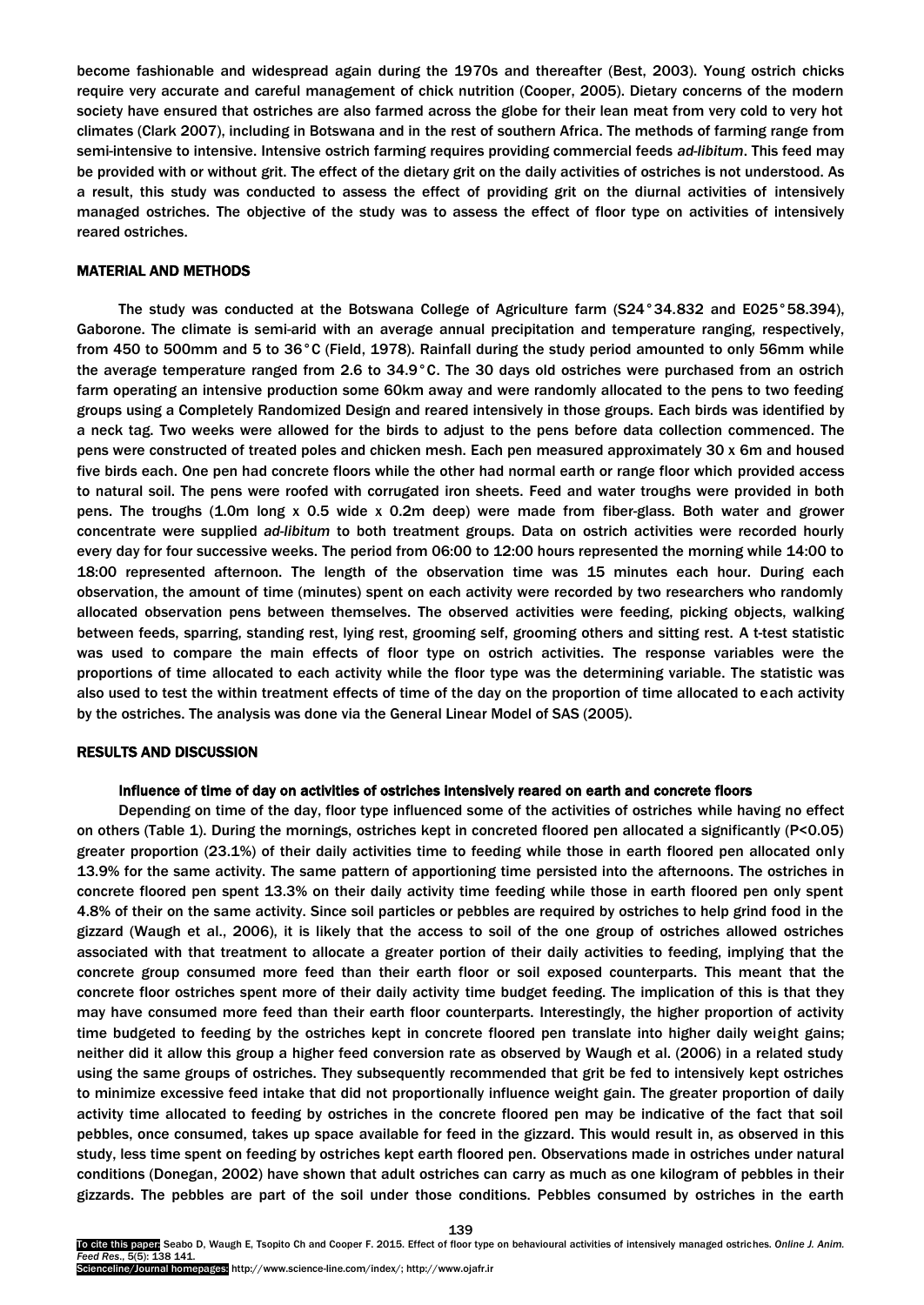floored pen reduced the potential volume in the gizzard that would have been occupied by feed; hence the lower proportion of time allocated to feeding by the earth floor group. Based on the assumption that the less the proportion of time spent feeding, the less the amount of feed eaten, the likely possibility would be that the group of ostriches kept on earth floored pen consumed less feed than those in concrete floored pen. The grit stimulated the secretion of digestive enzymes hence, good for management practices (Ryan, 2002).

| Table 1 - Activities (% time) of ostrich in concrete and earth floored pens under intensive management system                         |                   |                  |                   |                   |  |  |
|---------------------------------------------------------------------------------------------------------------------------------------|-------------------|------------------|-------------------|-------------------|--|--|
| <b>Activity</b>                                                                                                                       | <b>Morning</b>    |                  | Afternoon         |                   |  |  |
|                                                                                                                                       | Earth             | <b>Concrete</b>  | Earth             | <b>Concrete</b>   |  |  |
| Feeding                                                                                                                               | 13.9 <sub>b</sub> | 23.1a            | 4.8b              | 13.3a             |  |  |
| <b>Picking objects</b>                                                                                                                | 32.8b             | 40.1a            | 25.0 <sub>b</sub> | 34.3a             |  |  |
| <b>Walking</b>                                                                                                                        | 19.9 <sub>b</sub> | 25.8a            | 19.1a             | 19.4              |  |  |
| <b>Sparring</b>                                                                                                                       | 3.0a              | 1.3a             | 0.0a              | 0.7a              |  |  |
| <b>Standing rest</b>                                                                                                                  | 23.8a             | 7.0 <sub>b</sub> | 14.3a             | 11.9a             |  |  |
| <b>Sitting rest</b>                                                                                                                   | 2.6a              | 0.5a             | 28.1a             | 17.7 <sub>b</sub> |  |  |
| <b>Grooming self</b>                                                                                                                  | 6.1a              | 2.2a             | 3.8a              | 6.1a              |  |  |
| Grooming other                                                                                                                        | 0.5a              | 0.0a             | 0.0a              | 0.0a              |  |  |
| Within mornings or afternoons, figures in the same row followed by the same letter are not different at the 5% level of significance. |                   |                  |                   |                   |  |  |

Ostriches on the earth floor spent significantly less proportion of their daily activity time picking at objects which are not food. During the mornings, the proportion of time spent picking objects by this group was 7.3% less than that allocated to the same activity by the concrete floor ostriches. In the afternoon, the concrete floor ostriches allocated 9.3% more time to picking objects than their earth floor counterparts. These findings imply that despite being intensively kept, ostriches still spend time attempting to satisfy their natural habit of picking on pebbles/stones and other objects not considered part of their food (Donegan, 2002 and Davies, 2003).

The concrete floor group spent significantly more (P<0.5) proportion (25.8%) of the morning activity time walking than the earth floor group (19.9%). The higher proportion of time spent walking during the morning by the concrete floor group of ostriches probably reflects their natural tendency of being more active in the morning than during any other time of the day. The proportion of time allocated to this activity, by the two groups, however, did not differ during the afternoon, possible implying, as observed by Davies (2003) that compared to mornings, ostriches are less active in the afternoons. The earth floor group used a greater proportion (23.8%) of their morning activity time resting on a standing posture than did the concrete floor group which allocated 7.0% to the same activity during that time. During the afternoon, the proportions of time spent stand resting did not differ between the two groups; neither was the proportion of time allocated to sitting rest which turned out to be very low compared to that allocated to standing rest. The concrete floor group allocated a lower proportion of their activity time to resting because they used a greater proportion of their morning time walking about and picking objects both of which were allocated significantly higher proportions of the morning activity time. The higher proportion of daily activity time allocated to resting by the earth floor group possibly contributed to this groups higher daily weight gains and feed conversion efficiency observed on the same birds by Waugh et al. (2006). The value of grit in ostrich feeding is to increase digestive efficiency (Gionfriddo and Best, 1995).

## Influence of floor type on morning and afternoon activities of ostriches

Within group, the proportions of time allocated to most daily activities did not vary by time of the day (Table 2). The only exception concerned the proportion of time allocated to feeding. Both groups allocated significantly (P<0.5) higher proportion of time to morning than afternoon feeding. The earth floor group spent more than 35% of their morning activities feeding and about 22.5% to afternoon feeding. On the other hand, the concrete floor group spent about 25% of the morning activity time feeding and only 8% of the activity time doing the same in the afternoon.

| Table 1 - Activities (% time) of ostrich in concrete and earth floored pens under intensive management system |                |                                                                                                                                       |           |                  |  |  |
|---------------------------------------------------------------------------------------------------------------|----------------|---------------------------------------------------------------------------------------------------------------------------------------|-----------|------------------|--|--|
| <b>Activity</b>                                                                                               | <b>Morning</b> |                                                                                                                                       | Afternoon |                  |  |  |
|                                                                                                               | Earth          | <b>Concrete</b>                                                                                                                       | Earth     | Concrete         |  |  |
| Feeding                                                                                                       | 35.2a          | 22.5 <sub>b</sub>                                                                                                                     | 24.7a     | 8.4 <sub>b</sub> |  |  |
| <b>Picking objects</b>                                                                                        | 18.8a          | 22.1a                                                                                                                                 | 33.0a     | 39.0a            |  |  |
| <b>Walking</b>                                                                                                | 17.4a          | 20.5a                                                                                                                                 | 20.7a     | 27.7a            |  |  |
| <b>Sparring</b>                                                                                               | 3.0a           | 3.0a                                                                                                                                  | 1.7a      | 1.5a             |  |  |
| <b>Standing rest</b>                                                                                          | 16.5a          | 17.5a                                                                                                                                 | 11.3a     | 10.6a            |  |  |
| <b>Sitting rest</b>                                                                                           | 0.0a           | 3.0a                                                                                                                                  | 4.3a      | 6.4a             |  |  |
| <b>Grooming self</b>                                                                                          | 5.0a           | 5.2a                                                                                                                                  | 1.3a      | 3.2a             |  |  |
| <b>Grooming other</b>                                                                                         | 4.1a           | 5.2a                                                                                                                                  | 1.0a      | 3.2a             |  |  |
|                                                                                                               |                | Within mornings or afternoons, figures in the same row followed by the same letter are not different at the 5% level of significance. |           |                  |  |  |

140

To cite this paper: Seabo D, Waugh E, Tsopito Ch and Cooper F. 2015. Effect of floor type on behavioural activities of intensively managed ostriches. *Online J. Anim. Feed Res*., 5(5): 138 141.